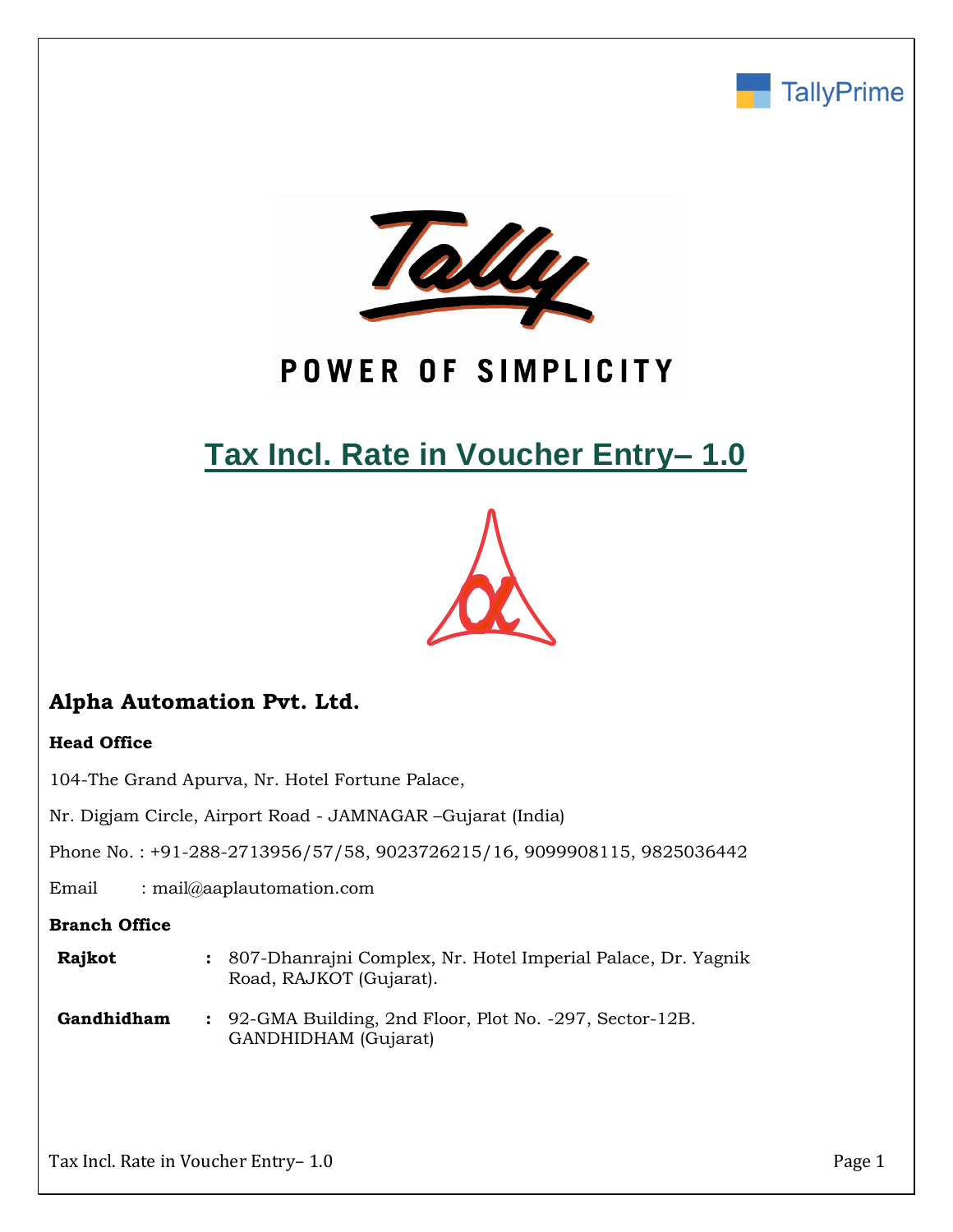

© 2020 Alpha Automation Pvt. Ltd. All rights reserved.

Tally, Tally 9, Tally9, Tally.ERP, Tally.ERP 9, Shoper, Shoper 9, Shoper POS, Shoper HO, Shoper 9 POS, Shoper 9 HO, TallyDeveloper, Tally.Server 9, Tally Developer, Tally. Developer 9, Tally.NET, Tally Development Environment, TallyPrime, TallyPrimeDeveloper, TallyPrime Server, Tally Extender, Tally Integrator, Tally Integrated Network, Tally Service Partner, TallyAcademy & Power of Simplicity are either registered trademarks or trademarks of Tally Solutions Pvt. Ltd. in India and/or other countries. All other trademarks are properties of their respective owners.

Version: Alpha Automation Pvt. Ltd. / Tax Incl. Rate in Voucher Entry/1.0/ Oct-2020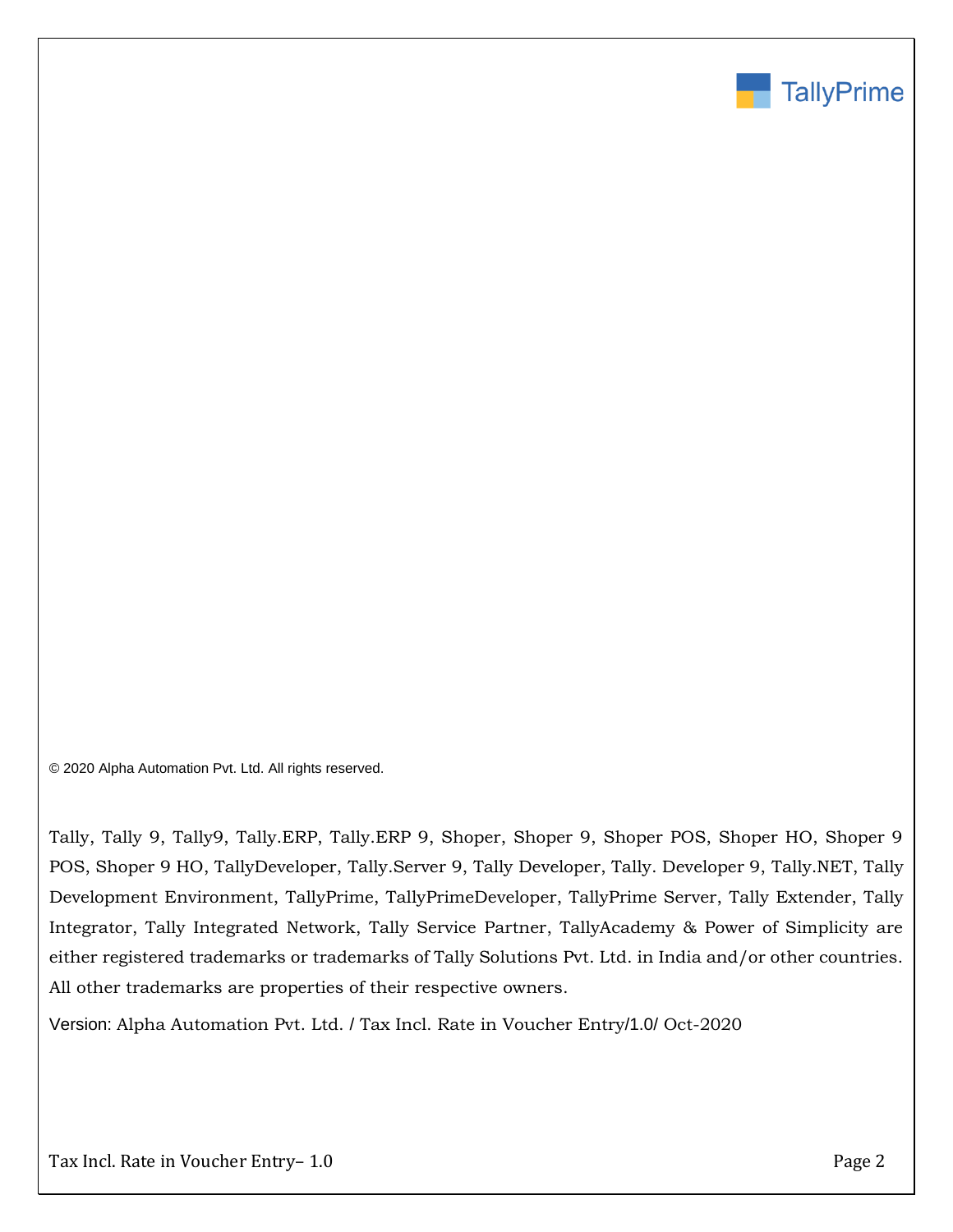

# **Tax Incl. Rate in Voucher Entry– 1.0**

## **Introduction**

With this add-on User get facility to enter Inclusive of Tax Rate in Following Vouchers: Purchase, Credit Note, Debit Note, Receipt Note, and Delivery Note Voucher.

## **Benefits**

• Easy to add Tax Inclusive Rate in Voucher Entry.

## **What's New?**

• Compatible with TallyPrime

**Important!** Take back up of your company data before activating the Add-on.

Once you try/purchase an Add-on, follow the steps below to configure the Add-on and use it.

### **Installation**

- 1. Copy the TCP file in TallyPrime Folder.
- 2. Gateway of Tally  $\rightarrow$  F1 (Help) $\rightarrow$  TDL & Add-on  $\rightarrow$  F4 (Manage Local TDL)  $\rightarrow$  Select Yes in Load TDL on Startup and give the file name of TCP File. After pressing the Enter Key will show TDL Status which should be as Loaded.

### **System requirements:**

No additional hardware / software infrastructure is required for executing and operation this applications module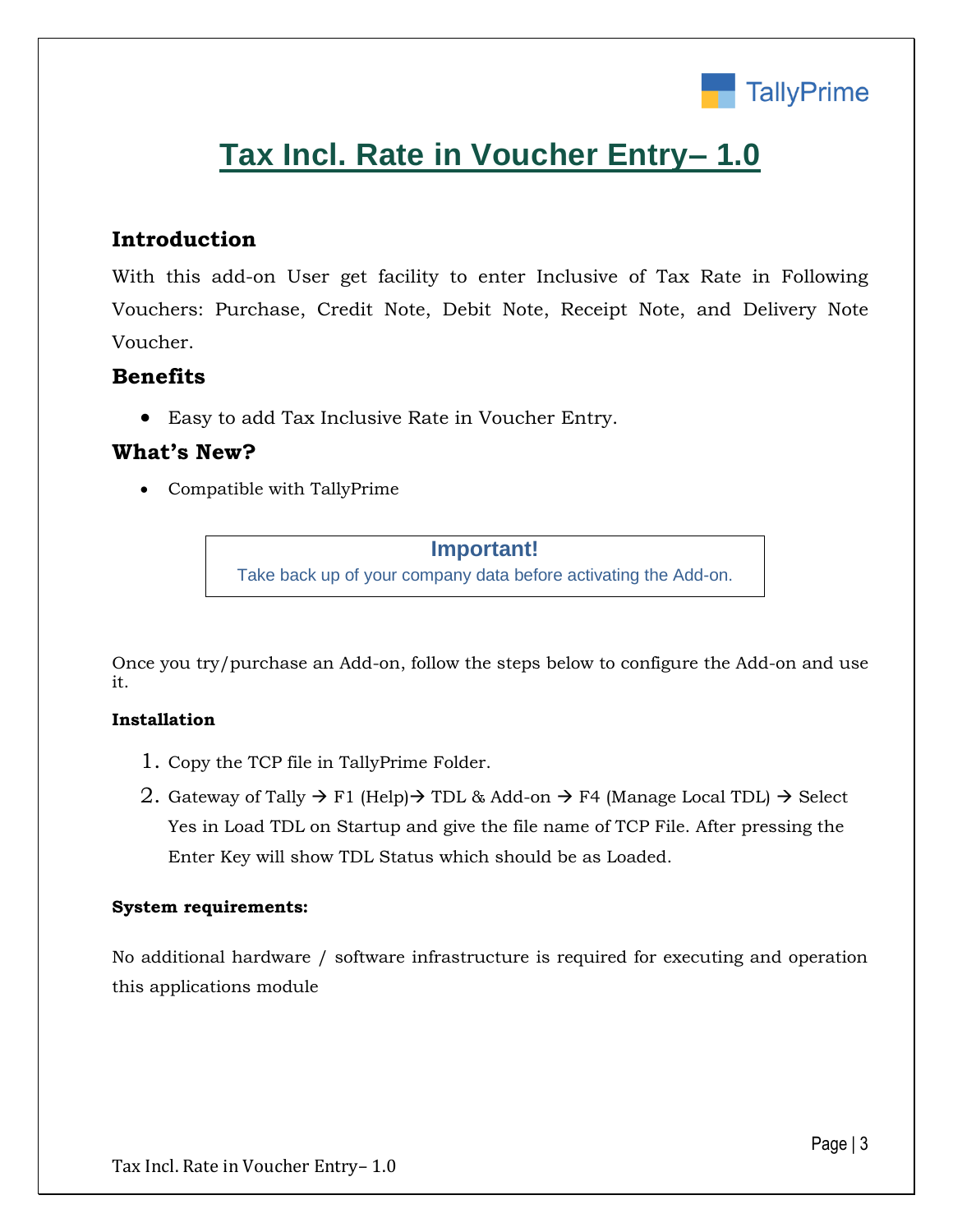

### **1. Activate the Add-on.**

## *For TallyPrime Release 1.0*

Go to **Gateway of Tally** → **F1: Help** → **TDL & Add-On** → **F6: Add-On Features**. Alternatively, you may press **CTRL + ALT + T** from any menu to open TDL Management report and then press **F6: Add-On Features**

Set "**Yes**" to the option **"Enable Tax Inclusive Rate in Voucher Entry?"**

| <b>Add-On Features</b>                           |          |
|--------------------------------------------------|----------|
| Enable TAX Inclusive Rate in Voucher Entry ? Yes |          |
|                                                  |          |
|                                                  |          |
|                                                  |          |
|                                                  |          |
|                                                  |          |
|                                                  |          |
|                                                  |          |
|                                                  |          |
|                                                  |          |
|                                                  |          |
|                                                  | Accept ? |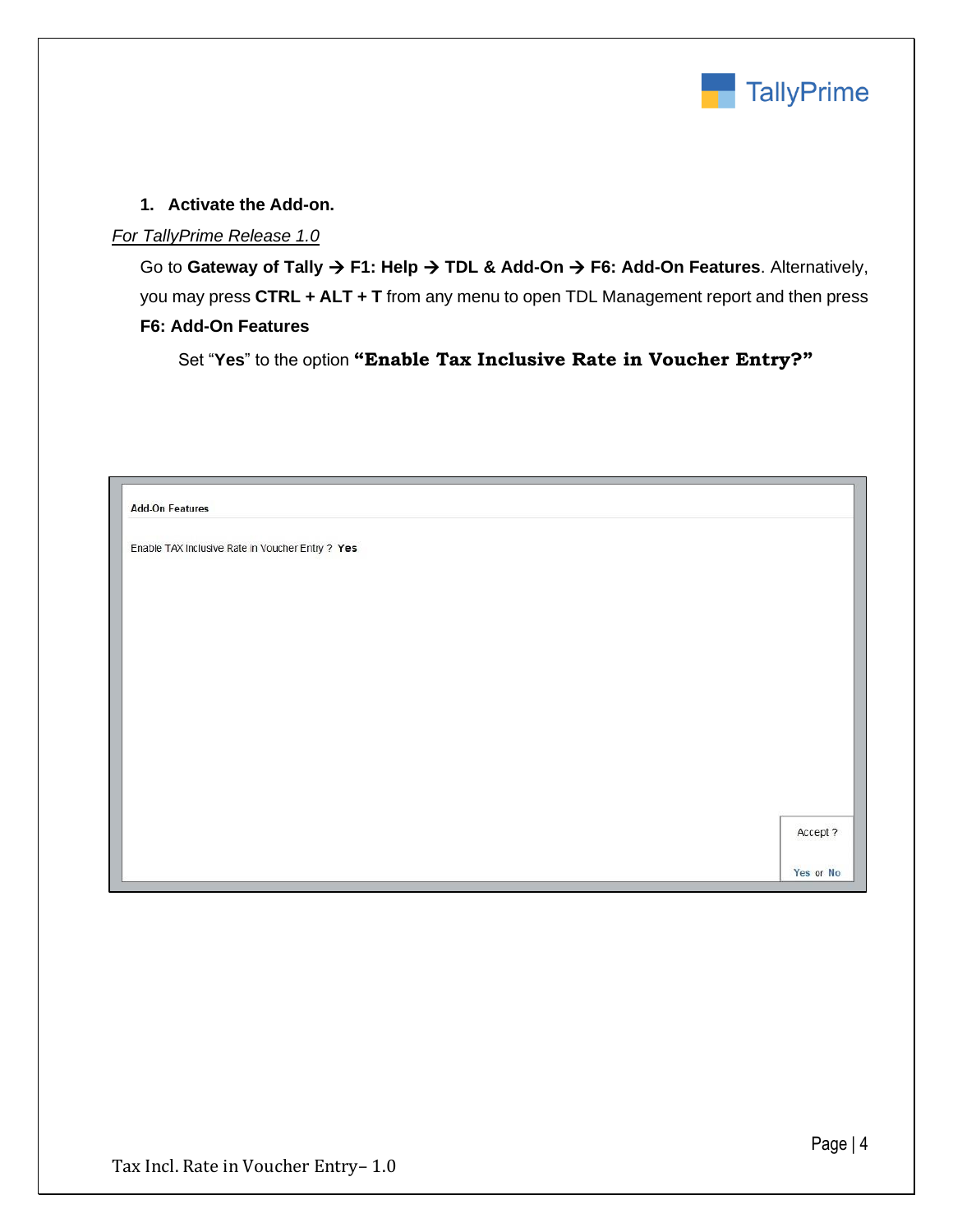

#### **Detailed User Guide:**

### **1. Go to Gateway of Tally → Alter → Accounting Masters → Voucher type → Alter/Create → Purchase As shown below:**

| <b>Voucher Type Alteration</b>                                                                                             |                               | <b>Alpha Infotech</b>                                                          |               |  |  |  |  |
|----------------------------------------------------------------------------------------------------------------------------|-------------------------------|--------------------------------------------------------------------------------|---------------|--|--|--|--|
| : Purchase<br>Name<br>(alias)<br>ă.                                                                                        |                               |                                                                                |               |  |  |  |  |
| General                                                                                                                    |                               | Printing                                                                       | Name of Class |  |  |  |  |
| Select type of voucher<br>Abbreviation<br>Activate this Voucher Type                                                       | : Purchase<br>: Purc<br>: Yes | Print voucher after saving<br>: No<br>$?$ Tes<br>Is TAX Inclusive Rate Invoice |               |  |  |  |  |
| Method of voucher numbering<br>Use advanced configuration                                                                  | : Automatic<br>: $No$         |                                                                                |               |  |  |  |  |
| Use effective dates for vouchers<br>Allow zero-valued transactions<br>Make this voucher type as 'Optional' by default : No | : $No$<br>: No                |                                                                                |               |  |  |  |  |
| Allow narration in voucher<br>Provide narrations for each ledger in voucher                                                | : Yes<br>: $No$               |                                                                                |               |  |  |  |  |
| <b>Track Additional Costs for Purchases</b><br>Enable default accounting allocations                                       | N <sub>o</sub><br>: $No$      |                                                                                |               |  |  |  |  |
|                                                                                                                            |                               |                                                                                |               |  |  |  |  |

Note: Set "Yes" to the option "Enable Tax Inclusive Rate in Voucher Entry" in Credit Note, Debit Note, Receipt Note, Delivery Note Voucher Type.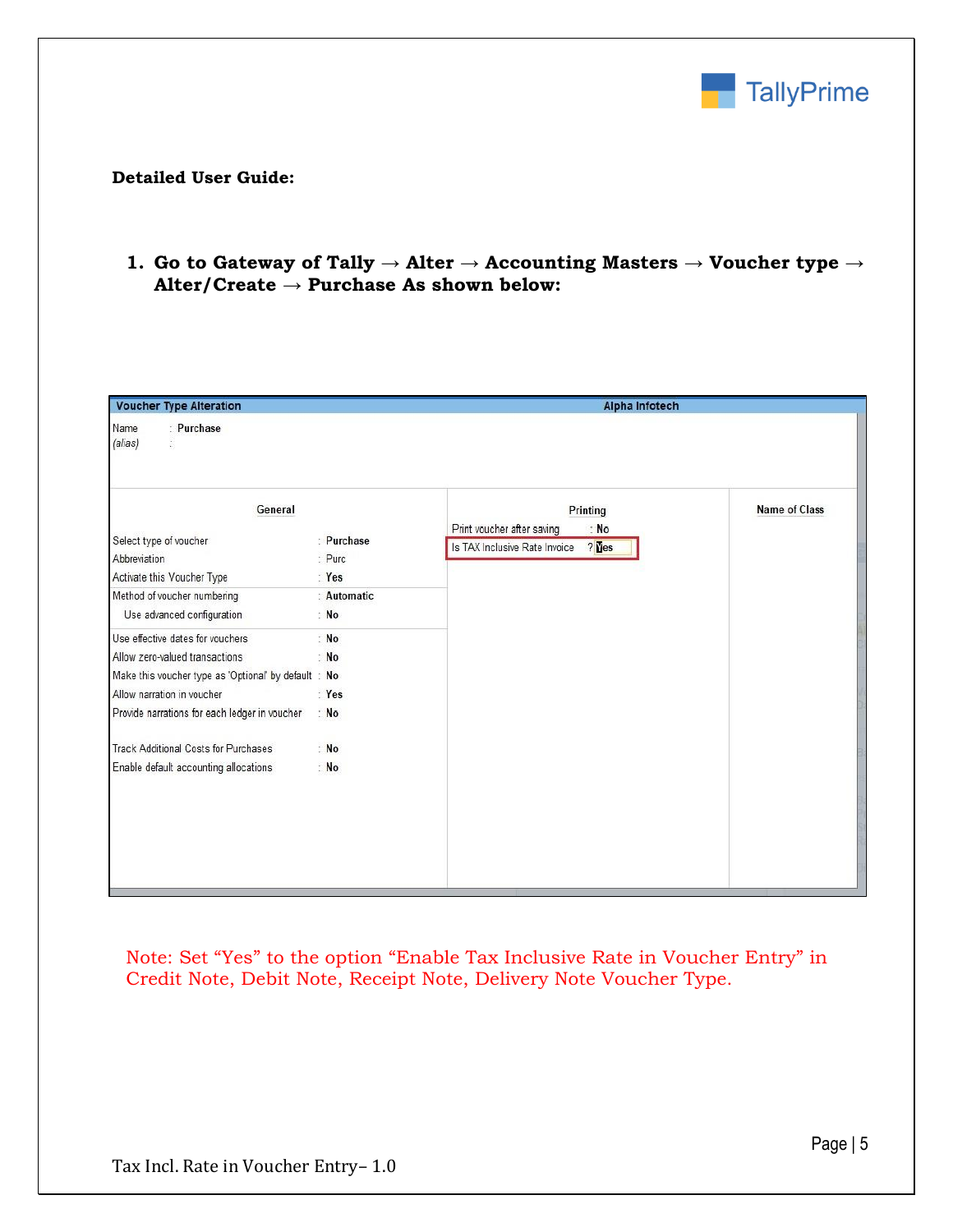

# **2. Applying GST Details in Stock Item Master:**

|                        | <b>GST Details for Stock Item:</b> |      |  |
|------------------------|------------------------------------|------|--|
|                        | <b>Any Desk</b>                    |      |  |
| <b>HSN/SAC Details</b> |                                    |      |  |
| Description            |                                    |      |  |
| HSN/SAC                | 997331                             |      |  |
| <b>Tax Details</b>     |                                    |      |  |
| (From 1-Apr-20)        |                                    |      |  |
| Calculation type       | : On Value                         |      |  |
| Taxability             | : Taxable                          |      |  |
| <b>Tax Type</b>        | Rate                               |      |  |
| Integrated Tax         |                                    | 18 % |  |
| Central Tax            |                                    | 9%   |  |
| State Tax              |                                    | 9%   |  |
| Cess                   |                                    | 0.%  |  |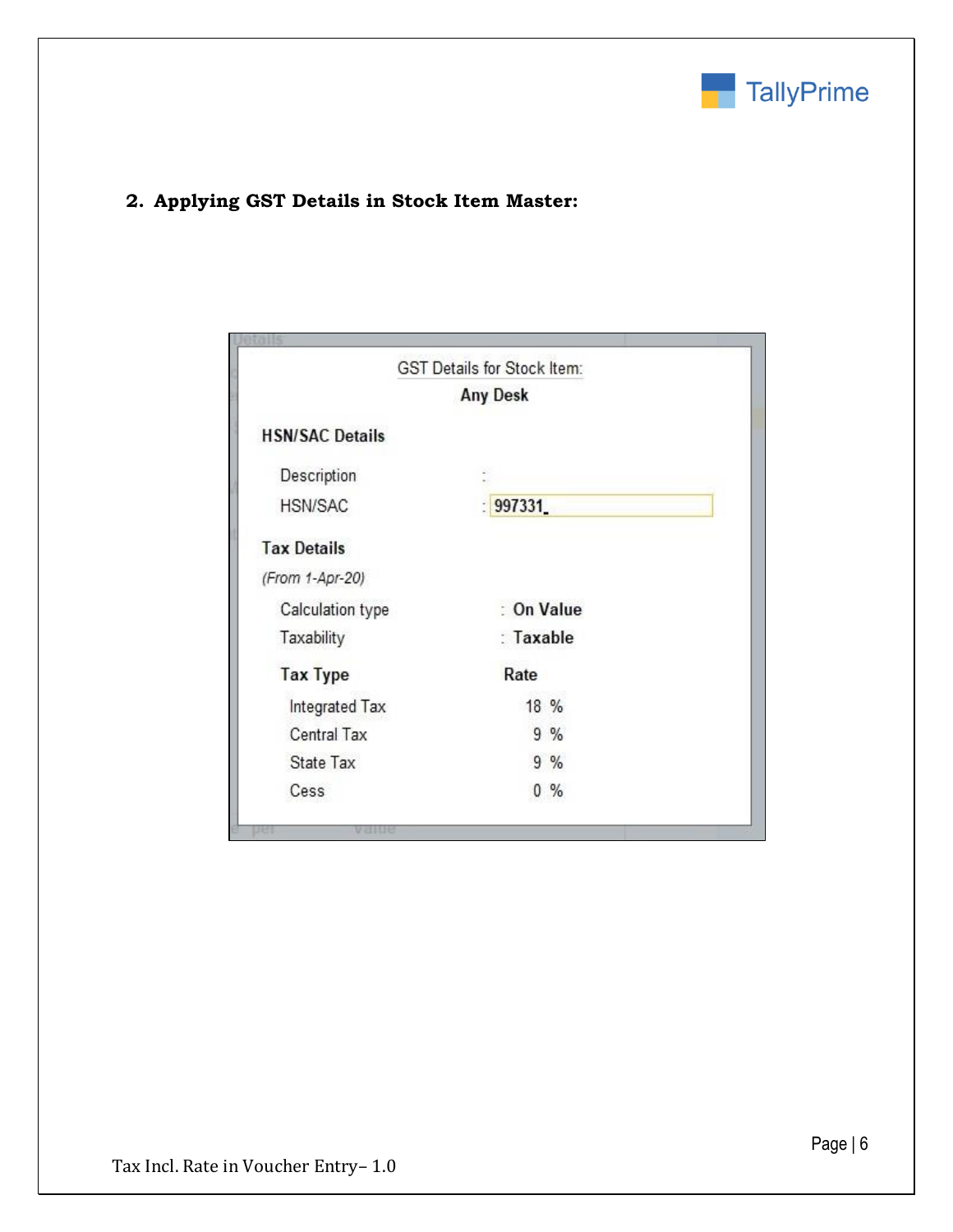

# **3. Purchase Voucher as shown below:**

| <b>Accounting Voucher Creation</b> |                                   |      |            |  | Alpha Infotech |  |          |                         |                 |                     | × F2:Date                         |
|------------------------------------|-----------------------------------|------|------------|--|----------------|--|----------|-------------------------|-----------------|---------------------|-----------------------------------|
| Purchase<br>Supplier Invoice No.   | No. 22<br>é                       | Date | $\lesssim$ |  |                |  |          |                         |                 |                     | 12-Nov-20<br>Thursday F3: Company |
| Party A/c name                     | Smart Infotech                    |      |            |  |                |  |          |                         |                 |                     |                                   |
| Current balance<br>Purchase ledger | 31,200.00 Cr<br>ší.<br>: Purchase |      |            |  |                |  |          |                         |                 |                     | F4: Contra                        |
| Current balance                    | 2,35,460.00 Dr                    |      |            |  |                |  |          |                         |                 |                     | F5: Payment                       |
| Name of Item                       |                                   |      |            |  |                |  | Quantity | <b>Tax Incl</b><br>Rate | Rate per Disc % |                     | Amount F6: Receipt                |
|                                    |                                   |      |            |  |                |  |          |                         |                 |                     | F7: Journal                       |
| <b>Any Desk</b>                    |                                   |      |            |  |                |  | 15 Nos   | 1,000.00                | 847.46 Nos      | 12,711.90 F8: Sales |                                   |
|                                    |                                   |      |            |  |                |  |          |                         |                 |                     | F9: Purchase                      |
| <b>CGST</b><br><b>SGST</b>         |                                   |      |            |  |                |  |          |                         |                 | 1,144.07            | 1,144.07 F10: Other Vouchers      |
|                                    |                                   |      |            |  |                |  |          |                         |                 |                     |                                   |
|                                    |                                   |      |            |  |                |  |          |                         |                 |                     | E: Autofill                       |
|                                    |                                   |      |            |  |                |  |          |                         |                 |                     | H: Change Mode                    |
|                                    |                                   |      |            |  |                |  |          |                         |                 |                     | I: More Details                   |
|                                    |                                   |      |            |  |                |  |          |                         |                 |                     |                                   |
|                                    |                                   |      |            |  |                |  |          |                         |                 |                     | L: Optional                       |
|                                    |                                   |      |            |  |                |  |          |                         |                 |                     | T: Post-Dated                     |
|                                    |                                   |      |            |  |                |  |          |                         |                 |                     |                                   |
|                                    |                                   |      |            |  |                |  |          |                         |                 |                     |                                   |
|                                    |                                   |      |            |  |                |  |          |                         |                 |                     |                                   |
|                                    |                                   |      |            |  |                |  |          |                         |                 |                     |                                   |
|                                    |                                   |      |            |  |                |  |          |                         |                 |                     |                                   |
|                                    |                                   |      |            |  |                |  |          |                         |                 |                     |                                   |
|                                    |                                   |      |            |  |                |  |          |                         |                 |                     |                                   |
|                                    |                                   |      |            |  |                |  |          |                         |                 |                     |                                   |
|                                    |                                   |      |            |  |                |  |          |                         |                 |                     |                                   |
|                                    |                                   |      |            |  |                |  |          |                         |                 |                     |                                   |
| Narration:                         |                                   |      |            |  |                |  |          | 15 Nos                  |                 | 15,000.04           |                                   |
|                                    |                                   |      |            |  |                |  |          |                         |                 |                     | F12: Configure                    |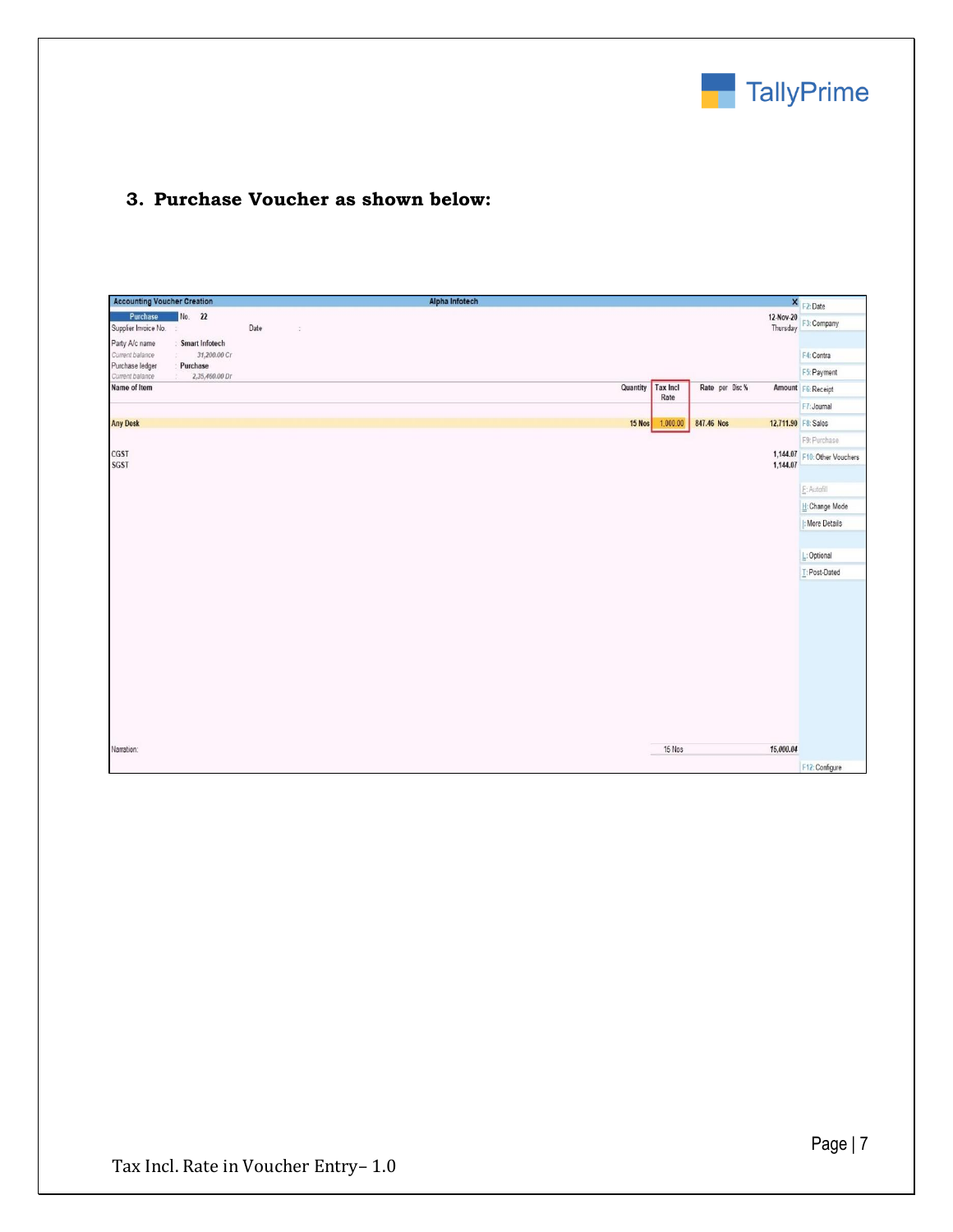

## **4. Delivery Note Voucher as shown below:**

| <b>Inventory Voucher Creation</b>    |                          |      |                | Alpha Infotech |          |                 |                       | $\pmb{\times}$        | F2:Date                      |
|--------------------------------------|--------------------------|------|----------------|----------------|----------|-----------------|-----------------------|-----------------------|------------------------------|
| <b>Delivery Note</b><br>Reference No | No. 3                    | Date | $\hat{\omega}$ |                |          |                 |                       | 12-Nov-20<br>Thursday | F3: Company                  |
| Party A/c name                       | <b>Bhumit Enterprise</b> |      |                |                |          |                 |                       |                       |                              |
| Current balance<br>Sales ledger      | 29,239.00 Dr<br>Sales    |      |                |                |          |                 |                       |                       | F4: Contra                   |
| Current balance                      | 8,07,498.00 Cr<br>- 951  |      |                |                |          |                 |                       |                       | F5: Payment                  |
| Name of Item                         |                          |      |                |                | Quantity | <b>Tax Incl</b> | Rate per Disc %       |                       | Amount F6: Receipt           |
|                                      |                          |      |                |                |          | Rate            |                       |                       | F7: Journal                  |
| <b>Any Desk</b>                      |                          |      |                |                | 20 Nos   |                 | 2,000.00 1,694.92 Nos | 33,898.40 F8: Sales   |                              |
|                                      |                          |      |                |                |          |                 |                       |                       | F9: Purchase                 |
| CGST                                 |                          |      |                |                |          |                 |                       |                       | 3,050.86 F10: Other Vouchers |
| <b>SGST</b>                          |                          |      |                |                |          |                 |                       | 3,050.86              |                              |
|                                      |                          |      |                |                |          |                 |                       |                       | E: Autofill                  |
|                                      |                          |      |                |                |          |                 |                       |                       |                              |
|                                      |                          |      |                |                |          |                 |                       |                       | H: Change Mode               |
|                                      |                          |      |                |                |          |                 |                       |                       | I: More Details              |
|                                      |                          |      |                |                |          |                 |                       |                       |                              |
|                                      |                          |      |                |                |          |                 |                       |                       | L: Optional                  |
|                                      |                          |      |                |                |          |                 |                       |                       | T: Post-Dated                |
|                                      |                          |      |                |                |          |                 |                       |                       |                              |
|                                      |                          |      |                |                |          |                 |                       |                       |                              |
|                                      |                          |      |                |                |          |                 |                       |                       |                              |
|                                      |                          |      |                |                |          |                 |                       |                       |                              |
|                                      |                          |      |                |                |          |                 |                       |                       |                              |
|                                      |                          |      |                |                |          |                 |                       |                       |                              |
|                                      |                          |      |                |                |          |                 |                       |                       |                              |
|                                      |                          |      |                |                |          |                 |                       |                       |                              |
|                                      |                          |      |                |                |          |                 |                       |                       |                              |
|                                      |                          |      |                |                |          |                 |                       |                       |                              |
| Narration:                           |                          |      |                |                |          | 20 Nos          |                       | 40,000.12             |                              |
|                                      |                          |      |                |                |          |                 |                       |                       | F12: Configure               |

Note: Tax Inclusive Rate also comes in Credit Note, Debit Note, and Receipt Note Voucher.

Page | 8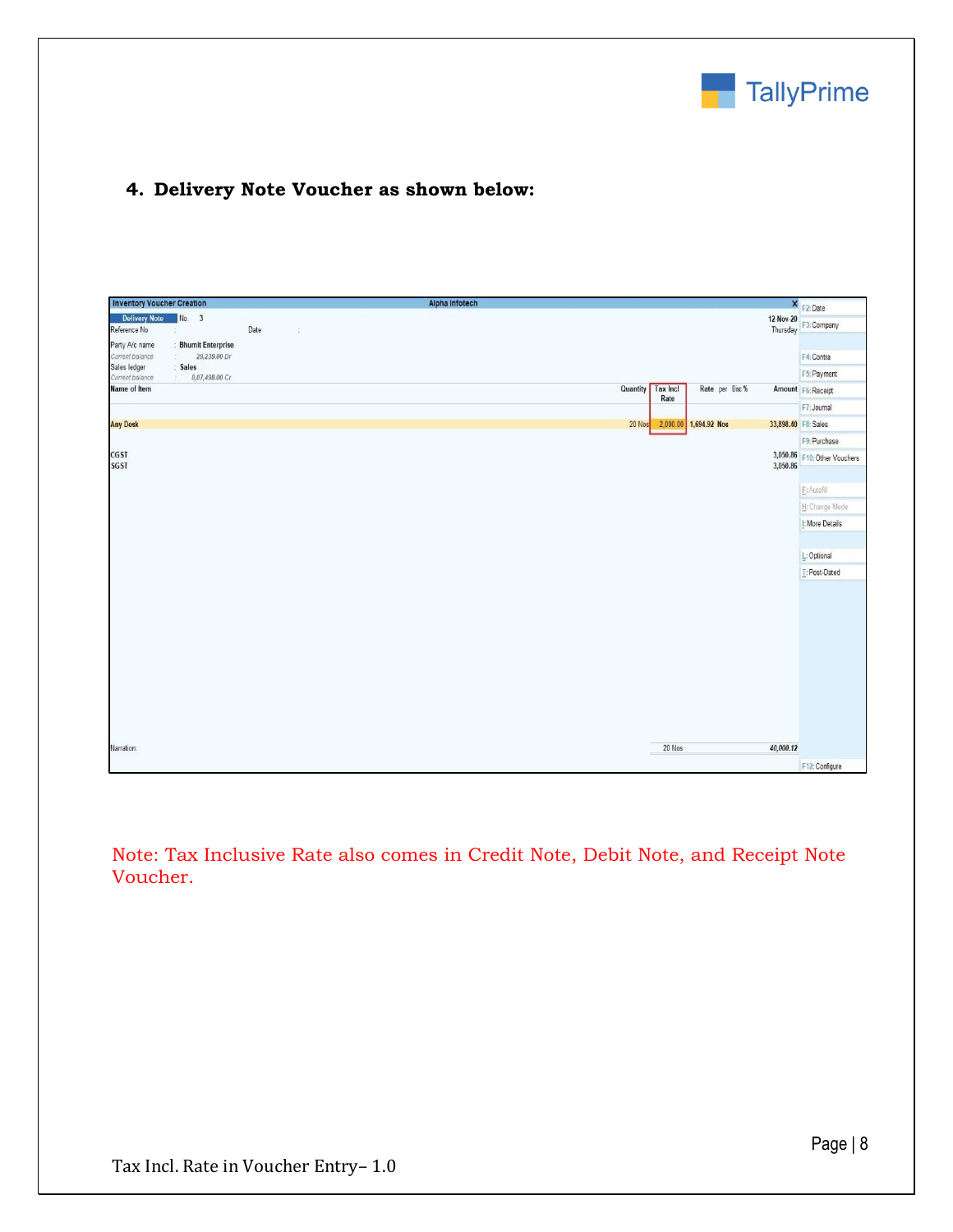

# **FAQ**

#### **Which version/release of TallyPrime does the add-on support?**

This add-on will work only from TallyPrime Release 1.0 onwards.

#### **How will I get support for this add-on?**

For any functional support requirements please do write to us on mail@aaplautomation.com or call us at +91-288-2713956/57/58, +91-9023726215/16, 9099908115, 9825036442.

# **If I need some enhancements / changes to be incorporated for the add-on, whom should I contact?**

Please to write to us on mail@aaplautomation.com with your additional requirements and we will revert to you in 24 hours.

#### **Will new features added be available to us?**

We offer one year availability of all support and new features free of cost. After one year, nominal subscription cost will be applicable to you to continue to get free support and updates.

#### **What will happen after one year?**

There is no fixed annual charge to be payable mandatory. However if any changes are required in our Add-On to make compatible with New Release of TallyPrime then the modification Charges will be applied.

#### **I am using a multi-site. Can I use the same Add-on for all the sites?**

No, one Add-on will work only for 1 site. You need to purchase again if you want to use the same Add-on for more sites.

#### **TDL Management screen shows errors with the Add-on. What do I do?**

Check whether the error is because of the Add-on or because of clashes between 2 TDLs (An add-on is also a TDL). In case of clashes, disable one or more TDLs and check which TDL has the error. If the Add-on has a problem, you can report it to us.